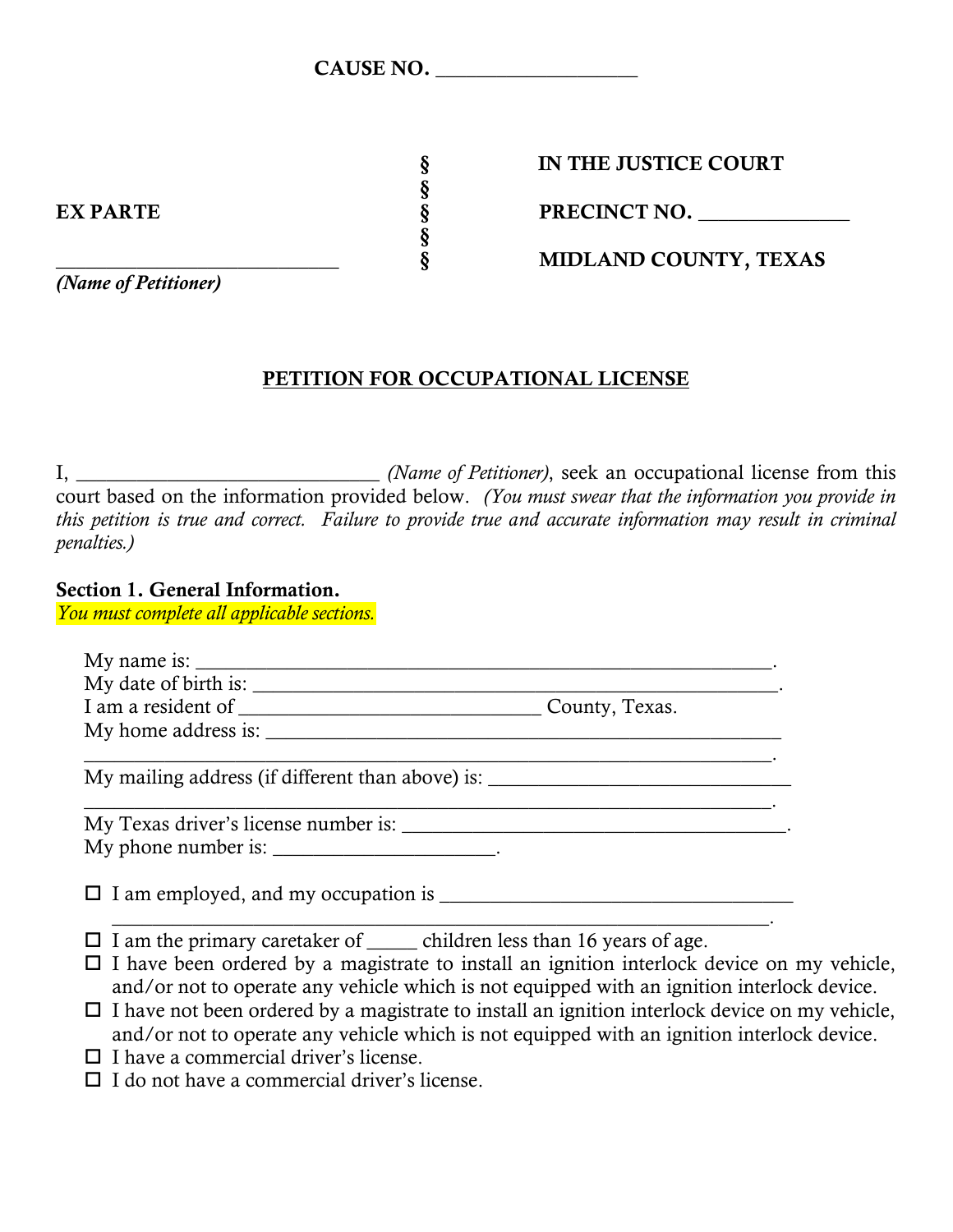## Section 2. Reason(s) for Driver's License Suspension.

*You must complete all applicable sections.*

- $\Box$  My driver's license has been suspended as the result of an arrest for an intoxication-related offense in \_\_\_\_\_\_\_\_\_\_\_\_\_\_\_\_\_\_\_\_\_\_\_\_\_\_\_\_\_ County, because:
	- $\Box$  A peace officer requested a sample of my breath or blood and I refused; or
	- $\Box$  I provided a sample of my breath or blood, and the sample contained an alcohol concentration greater than 0.08.
- $\Box$  My driver's license has been automatically suspended as the result of a conviction for Driving While Intoxicated (DWI) in a County or District Court.
- $\Box$  My driver's license has been suspended as the result of a conviction for a criminal offense in a justice or municipal court. *Please provide information regarding this offense, including the name of the court in which you were convicted, the cause number, and the type of offense, below.*

\_\_\_\_\_\_\_\_\_\_\_\_\_\_\_\_\_\_\_\_\_\_\_\_\_\_\_\_\_\_\_\_\_\_\_\_\_\_\_\_\_\_\_\_\_\_\_\_\_\_\_\_\_\_\_\_\_\_\_\_\_\_\_\_\_\_\_\_\_\_\_\_\_\_\_\_\_ \_\_\_\_\_\_\_\_\_\_\_\_\_\_\_\_\_\_\_\_\_\_\_\_\_\_\_\_\_\_\_\_\_\_\_\_\_\_\_\_\_\_\_\_\_\_\_\_\_\_\_\_\_\_\_\_\_\_\_\_\_\_\_\_\_\_\_\_\_\_\_\_\_\_\_\_\_

- $\Box$  My driver's license has been suspended as the result of a physical or mental disability.
- $\Box$  My driver's license has been suspended as the result of a conviction for Racing on a Highway.
- $\Box$  My driver's license has been suspended because a court found that I am a "habitual violator" of traffic laws."
- $\Box$  My driver's license has been suspended because a court ordered me to attend a Driver Education Program and suspended my license for 365 days.

\_\_\_\_\_\_\_\_\_\_\_\_\_\_\_\_\_\_\_\_\_\_\_\_\_\_\_\_\_\_\_\_\_\_\_\_\_\_\_\_\_\_\_\_\_\_\_\_\_\_\_\_\_\_\_\_\_\_\_\_\_\_\_\_\_\_\_\_\_\_\_\_\_\_\_\_\_ \_\_\_\_\_\_\_\_\_\_\_\_\_\_\_\_\_\_\_\_\_\_\_\_\_\_\_\_\_\_\_\_\_\_\_\_\_\_\_\_\_\_\_\_\_\_\_\_\_\_\_\_\_\_\_\_\_\_\_\_\_\_\_\_\_\_\_\_\_\_\_\_\_\_\_\_\_ \_\_\_\_\_\_\_\_\_\_\_\_\_\_\_\_\_\_\_\_\_\_\_\_\_\_\_\_\_\_\_\_\_\_\_\_\_\_\_\_\_\_\_\_\_\_\_\_\_\_\_\_\_\_\_\_\_\_\_\_\_\_\_\_\_\_\_\_\_\_\_\_\_\_\_\_\_ \_\_\_\_\_\_\_\_\_\_\_\_\_\_\_\_\_\_\_\_\_\_\_\_\_\_\_\_\_\_\_\_\_\_\_\_\_\_\_\_\_\_\_\_\_\_\_\_\_\_\_\_\_\_\_\_\_\_\_\_\_\_\_\_\_\_\_\_\_\_\_\_\_\_\_\_\_ \_\_\_\_\_\_\_\_\_\_\_\_\_\_\_\_\_\_\_\_\_\_\_\_\_\_\_\_\_\_\_\_\_\_\_\_\_\_\_\_\_\_\_\_\_\_\_\_\_\_\_\_\_\_\_\_\_\_\_\_\_\_\_\_\_\_\_\_\_\_\_\_\_\_\_\_\_

 $\Box$  My driver's license has been suspended for another reason, described below:

\_\_\_\_\_\_\_\_\_\_\_\_\_\_\_\_\_\_\_\_\_\_\_\_\_\_\_\_\_\_\_\_\_\_\_\_\_\_\_\_\_\_\_\_

#### Section 3. Essential Need.

*You must complete all applicable sections.*

*(Note: In order to obtain an occupational license, you must demonstrate an essential need to operate a motor vehicle. The Texas Transportation Code defines "essential need" as the "need of a person for the operation of a motor vehicle: (A) in the performance of an occupation or trade or for transportation to and from the place at* which the person practices the person's occupation or trade; (B) for transportation to and from an educational *facility in which the person is enrolled; or (C) in the performance of essential household duties." In order to demonstrate an essential need to operate a motor vehicle, you may attach additional documentation, such as a*  letter from your employer. If you attach additional documentation, be sure to check the appropriate box in *Section 5 of this petition.)*

I am seeking this occupational license in order to *(check all that apply)*: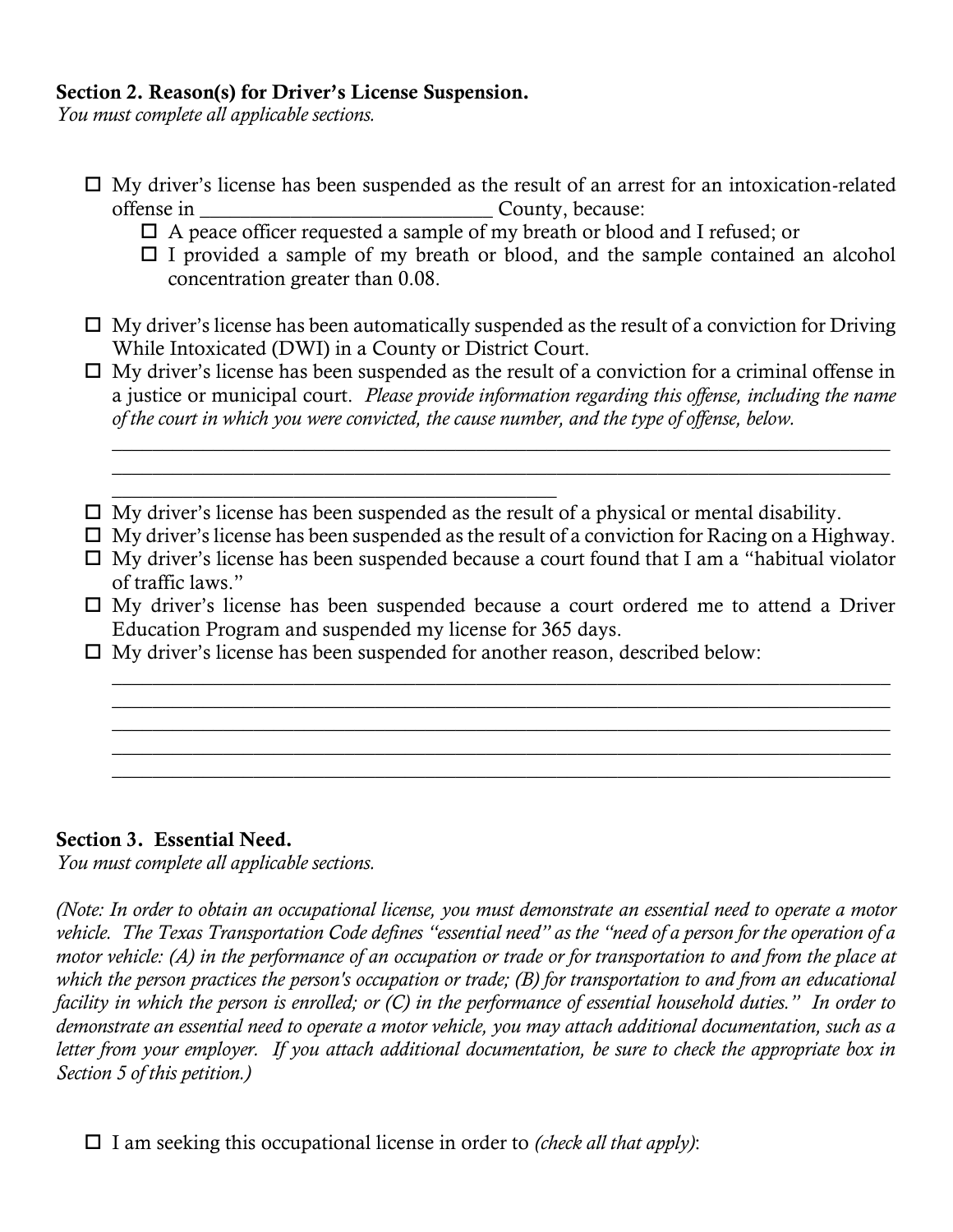$\Box$  Travel to and from my place of work;

 $\Box$  Perform the duties of my job;

 $\Box$  Travel to and from school; or

 $\Box$  Perform essential household duties.

*In the space below, provide an address and description for any destination you seek to travel to using an occupational license.*

 $\mathcal{L}_\mathcal{L} = \{ \mathcal{L}_\mathcal{L} = \{ \mathcal{L}_\mathcal{L} = \{ \mathcal{L}_\mathcal{L} = \{ \mathcal{L}_\mathcal{L} = \{ \mathcal{L}_\mathcal{L} = \{ \mathcal{L}_\mathcal{L} = \{ \mathcal{L}_\mathcal{L} = \{ \mathcal{L}_\mathcal{L} = \{ \mathcal{L}_\mathcal{L} = \{ \mathcal{L}_\mathcal{L} = \{ \mathcal{L}_\mathcal{L} = \{ \mathcal{L}_\mathcal{L} = \{ \mathcal{L}_\mathcal{L} = \{ \mathcal{L}_\mathcal{$  $\mathcal{L}_\mathcal{L} = \{ \mathcal{L}_\mathcal{L} = \{ \mathcal{L}_\mathcal{L} = \{ \mathcal{L}_\mathcal{L} = \{ \mathcal{L}_\mathcal{L} = \{ \mathcal{L}_\mathcal{L} = \{ \mathcal{L}_\mathcal{L} = \{ \mathcal{L}_\mathcal{L} = \{ \mathcal{L}_\mathcal{L} = \{ \mathcal{L}_\mathcal{L} = \{ \mathcal{L}_\mathcal{L} = \{ \mathcal{L}_\mathcal{L} = \{ \mathcal{L}_\mathcal{L} = \{ \mathcal{L}_\mathcal{L} = \{ \mathcal{L}_\mathcal{$  $\mathcal{L}_\mathcal{L} = \{ \mathcal{L}_\mathcal{L} = \{ \mathcal{L}_\mathcal{L} = \{ \mathcal{L}_\mathcal{L} = \{ \mathcal{L}_\mathcal{L} = \{ \mathcal{L}_\mathcal{L} = \{ \mathcal{L}_\mathcal{L} = \{ \mathcal{L}_\mathcal{L} = \{ \mathcal{L}_\mathcal{L} = \{ \mathcal{L}_\mathcal{L} = \{ \mathcal{L}_\mathcal{L} = \{ \mathcal{L}_\mathcal{L} = \{ \mathcal{L}_\mathcal{L} = \{ \mathcal{L}_\mathcal{L} = \{ \mathcal{L}_\mathcal{$  $\mathcal{L}_\mathcal{L} = \{ \mathcal{L}_\mathcal{L} = \{ \mathcal{L}_\mathcal{L} = \{ \mathcal{L}_\mathcal{L} = \{ \mathcal{L}_\mathcal{L} = \{ \mathcal{L}_\mathcal{L} = \{ \mathcal{L}_\mathcal{L} = \{ \mathcal{L}_\mathcal{L} = \{ \mathcal{L}_\mathcal{L} = \{ \mathcal{L}_\mathcal{L} = \{ \mathcal{L}_\mathcal{L} = \{ \mathcal{L}_\mathcal{L} = \{ \mathcal{L}_\mathcal{L} = \{ \mathcal{L}_\mathcal{L} = \{ \mathcal{L}_\mathcal{$  $\mathcal{L}_\mathcal{L} = \{ \mathcal{L}_\mathcal{L} = \{ \mathcal{L}_\mathcal{L} = \{ \mathcal{L}_\mathcal{L} = \{ \mathcal{L}_\mathcal{L} = \{ \mathcal{L}_\mathcal{L} = \{ \mathcal{L}_\mathcal{L} = \{ \mathcal{L}_\mathcal{L} = \{ \mathcal{L}_\mathcal{L} = \{ \mathcal{L}_\mathcal{L} = \{ \mathcal{L}_\mathcal{L} = \{ \mathcal{L}_\mathcal{L} = \{ \mathcal{L}_\mathcal{L} = \{ \mathcal{L}_\mathcal{L} = \{ \mathcal{L}_\mathcal{$  $\mathcal{L}_\mathcal{L} = \{ \mathcal{L}_\mathcal{L} = \{ \mathcal{L}_\mathcal{L} = \{ \mathcal{L}_\mathcal{L} = \{ \mathcal{L}_\mathcal{L} = \{ \mathcal{L}_\mathcal{L} = \{ \mathcal{L}_\mathcal{L} = \{ \mathcal{L}_\mathcal{L} = \{ \mathcal{L}_\mathcal{L} = \{ \mathcal{L}_\mathcal{L} = \{ \mathcal{L}_\mathcal{L} = \{ \mathcal{L}_\mathcal{L} = \{ \mathcal{L}_\mathcal{L} = \{ \mathcal{L}_\mathcal{L} = \{ \mathcal{L}_\mathcal{$ 

*In the space below, fully describe all public transportation options within one mile of any destination described above, including your home, place of work, school, or place where you perform essential household duties. Public transportation options may include bus service, rail service, rural automobile service, ride-sharing services, etc.* 

 $\mathcal{L}_\mathcal{L} = \{ \mathcal{L}_\mathcal{L} = \{ \mathcal{L}_\mathcal{L} = \{ \mathcal{L}_\mathcal{L} = \{ \mathcal{L}_\mathcal{L} = \{ \mathcal{L}_\mathcal{L} = \{ \mathcal{L}_\mathcal{L} = \{ \mathcal{L}_\mathcal{L} = \{ \mathcal{L}_\mathcal{L} = \{ \mathcal{L}_\mathcal{L} = \{ \mathcal{L}_\mathcal{L} = \{ \mathcal{L}_\mathcal{L} = \{ \mathcal{L}_\mathcal{L} = \{ \mathcal{L}_\mathcal{L} = \{ \mathcal{L}_\mathcal{$  $\mathcal{L}_\mathcal{L} = \{ \mathcal{L}_\mathcal{L} = \{ \mathcal{L}_\mathcal{L} = \{ \mathcal{L}_\mathcal{L} = \{ \mathcal{L}_\mathcal{L} = \{ \mathcal{L}_\mathcal{L} = \{ \mathcal{L}_\mathcal{L} = \{ \mathcal{L}_\mathcal{L} = \{ \mathcal{L}_\mathcal{L} = \{ \mathcal{L}_\mathcal{L} = \{ \mathcal{L}_\mathcal{L} = \{ \mathcal{L}_\mathcal{L} = \{ \mathcal{L}_\mathcal{L} = \{ \mathcal{L}_\mathcal{L} = \{ \mathcal{L}_\mathcal{$  $\mathcal{L}_\mathcal{L} = \{ \mathcal{L}_\mathcal{L} = \{ \mathcal{L}_\mathcal{L} = \{ \mathcal{L}_\mathcal{L} = \{ \mathcal{L}_\mathcal{L} = \{ \mathcal{L}_\mathcal{L} = \{ \mathcal{L}_\mathcal{L} = \{ \mathcal{L}_\mathcal{L} = \{ \mathcal{L}_\mathcal{L} = \{ \mathcal{L}_\mathcal{L} = \{ \mathcal{L}_\mathcal{L} = \{ \mathcal{L}_\mathcal{L} = \{ \mathcal{L}_\mathcal{L} = \{ \mathcal{L}_\mathcal{L} = \{ \mathcal{L}_\mathcal{$  $\mathcal{L}_\mathcal{L} = \{ \mathcal{L}_\mathcal{L} = \{ \mathcal{L}_\mathcal{L} = \{ \mathcal{L}_\mathcal{L} = \{ \mathcal{L}_\mathcal{L} = \{ \mathcal{L}_\mathcal{L} = \{ \mathcal{L}_\mathcal{L} = \{ \mathcal{L}_\mathcal{L} = \{ \mathcal{L}_\mathcal{L} = \{ \mathcal{L}_\mathcal{L} = \{ \mathcal{L}_\mathcal{L} = \{ \mathcal{L}_\mathcal{L} = \{ \mathcal{L}_\mathcal{L} = \{ \mathcal{L}_\mathcal{L} = \{ \mathcal{L}_\mathcal{$ \_\_\_\_\_\_\_\_\_\_\_\_\_\_\_\_\_\_\_\_\_\_\_\_\_\_\_\_\_\_\_\_\_\_\_\_\_\_\_\_\_\_\_\_\_\_\_\_\_\_\_\_\_\_\_\_\_\_\_\_\_\_\_\_\_\_\_\_\_\_\_\_\_\_\_\_\_\_\_\_

 $\overline{a_1}$  , and the contribution of the contribution of the contribution of the contribution of the contribution of the contribution of the contribution of the contribution of the contribution of the contribution of the

 $\Box$  I am the only member of my household who owns, leases, or has access to a motor vehicle.  $\Box$  A member of my household other than me owns, leases, or has access to a motor vehicle. *(Please describe this person's weekly schedule below.)*

\_\_\_\_\_\_\_\_\_\_\_\_\_\_\_\_\_\_\_\_\_\_\_\_\_\_\_\_\_\_\_\_\_\_\_\_\_\_\_\_\_\_\_\_\_\_\_\_\_\_\_\_\_\_\_\_\_\_\_\_\_\_\_\_\_\_\_\_\_\_\_\_\_\_\_\_\_ \_\_\_\_\_\_\_\_\_\_\_\_\_\_\_\_\_\_\_\_\_\_\_\_\_\_\_\_\_\_\_\_\_\_\_\_\_\_\_\_\_\_\_\_\_\_\_\_\_\_\_\_\_\_\_\_\_\_\_\_\_\_\_\_\_\_\_\_\_\_\_\_\_\_\_\_\_ \_\_\_\_\_\_\_\_\_\_\_\_\_\_\_\_\_\_\_\_\_\_\_\_\_\_\_\_\_\_\_\_\_\_\_\_\_\_\_\_\_\_\_\_\_\_\_\_\_\_\_\_\_\_\_\_\_\_\_\_\_\_\_\_\_\_\_\_\_\_\_\_\_\_\_\_\_ \_\_\_\_\_\_\_\_\_\_\_\_\_\_\_\_\_\_\_\_\_\_\_\_\_\_\_\_\_\_\_\_\_\_\_\_\_\_\_\_\_\_\_\_\_\_\_\_\_\_\_\_\_\_\_\_\_\_\_\_\_\_\_\_\_\_\_\_\_\_\_\_\_\_\_\_\_ \_\_\_\_\_\_\_\_\_\_\_\_\_\_\_\_\_\_\_\_\_\_\_\_\_\_\_\_\_\_\_\_\_\_\_\_\_\_\_\_\_\_\_\_\_\_\_\_\_\_\_\_\_\_\_\_\_\_\_\_\_\_\_\_\_\_\_\_\_\_\_\_\_\_\_\_\_

 $\Box$  I own a bicycle or other means of non-motorized conveyance, described below.

 $\Box$  My work or school schedule is the same every week: I work or attend school during the following hours on the following days of the week *(check all that apply)*:

 $\_$  , and the set of the set of the set of the set of the set of the set of the set of the set of the set of the set of the set of the set of the set of the set of the set of the set of the set of the set of the set of th

\_\_\_\_\_\_\_\_\_\_\_\_\_\_\_\_\_\_\_\_\_\_\_\_\_\_\_\_\_\_\_\_\_\_\_\_\_\_\_\_\_\_\_\_\_\_\_\_\_\_\_\_\_\_\_\_\_\_\_\_\_\_\_\_\_\_\_\_\_\_\_\_\_\_\_\_\_

- Monday: from \_\_\_\_\_\_\_\_\_\_ to \_\_\_\_\_\_\_\_\_\_
- □ Tuesday: from \_\_\_\_\_\_\_\_\_\_ to \_\_\_\_\_\_\_\_\_\_
- Wednesday: from \_\_\_\_\_\_\_\_\_\_ to \_\_\_\_\_\_\_\_\_\_
- Thursday: from \_\_\_\_\_\_\_\_\_\_ to \_\_\_\_\_\_\_\_\_\_
- $\Box$  Friday: from \_\_\_\_\_\_\_\_\_\_\_ to \_\_\_\_\_\_\_\_\_\_\_
- □ Saturday: from \_\_\_\_\_\_\_\_\_\_ to \_\_\_\_\_\_\_\_\_\_
- Sunday: from \_\_\_\_\_\_\_\_\_\_ to \_\_\_\_\_\_\_\_\_\_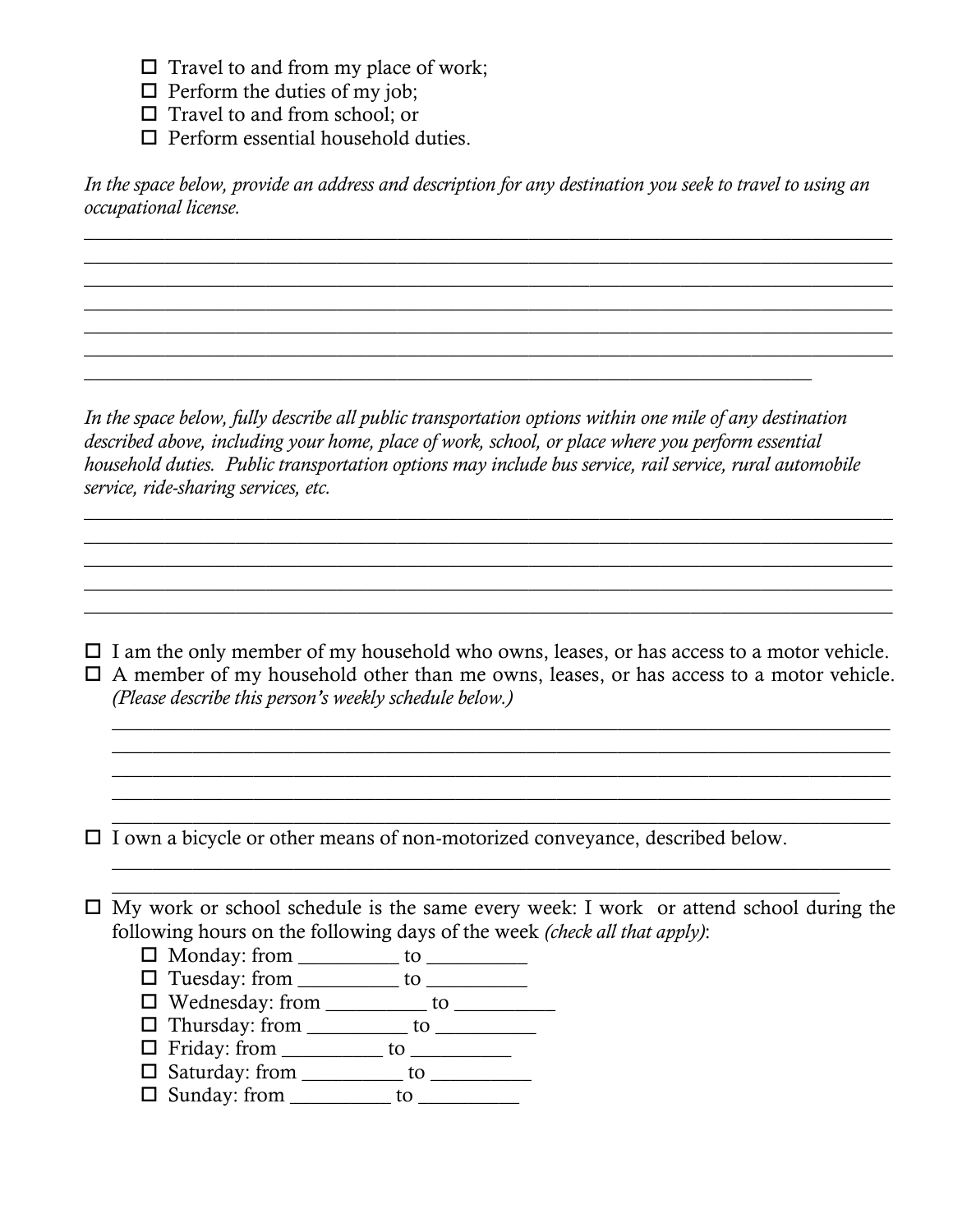| $\Box$ My work or school schedule varies from week to week. (If you check this box, provide a general     |
|-----------------------------------------------------------------------------------------------------------|
| description of your work or school schedule below, including the total number of hours you work or attend |
| school each week, days of the week on which you never work or attend school, days of the week on which    |
| you always work or attend school, and the earliest time your work or school day begins and the latest     |
| <i>time your work or school day ends.)</i>                                                                |

\_\_\_\_\_\_\_\_\_\_\_\_\_\_\_\_\_\_\_\_\_\_\_\_\_\_\_\_\_\_\_\_\_\_\_\_\_\_\_\_\_\_\_\_\_\_\_\_\_\_\_\_\_\_\_\_\_\_\_\_\_\_\_\_\_\_\_\_\_\_\_\_\_\_\_\_\_ \_\_\_\_\_\_\_\_\_\_\_\_\_\_\_\_\_\_\_\_\_\_\_\_\_\_\_\_\_\_\_\_\_\_\_\_\_\_\_\_\_\_\_\_\_\_\_\_\_\_\_\_\_\_\_\_\_\_\_\_\_\_\_\_\_\_\_\_\_\_\_\_\_\_\_\_\_ \_\_\_\_\_\_\_\_\_\_\_\_\_\_\_\_\_\_\_\_\_\_\_\_\_\_\_\_\_\_\_\_\_\_\_\_\_\_\_\_\_\_\_\_\_\_\_\_\_\_\_\_\_\_\_\_\_\_\_\_\_\_\_\_\_\_\_\_\_\_\_\_\_\_\_\_\_ \_\_\_\_\_\_\_\_\_\_\_\_\_\_\_\_\_\_\_\_\_\_\_\_\_\_\_\_\_\_\_\_\_\_\_\_\_\_\_\_\_\_\_\_\_\_\_\_\_\_\_\_\_\_\_\_\_\_\_\_\_\_\_\_\_\_\_\_\_\_\_\_\_\_\_\_\_

 $\Box$  My job duties include automobile travel. My employer requires me to travel by automobile to perform the following tasks:

\_\_\_\_\_\_\_\_\_\_\_\_\_\_\_\_\_\_\_\_\_\_\_\_\_\_\_\_\_\_\_\_\_\_\_\_\_\_\_\_\_\_\_\_\_\_\_\_\_\_\_\_\_\_\_\_\_\_\_\_\_\_\_\_\_\_\_\_\_\_\_\_\_\_\_\_\_ \_\_\_\_\_\_\_\_\_\_\_\_\_\_\_\_\_\_\_\_\_\_\_\_\_\_\_\_\_\_\_\_\_\_\_\_\_\_\_\_\_\_\_\_\_\_\_\_\_\_\_\_\_\_\_\_\_\_\_\_\_\_\_\_\_\_\_\_\_\_\_\_\_\_\_\_\_ \_\_\_\_\_\_\_\_\_\_\_\_\_\_\_\_\_\_\_\_\_\_\_\_\_\_\_\_\_\_\_\_\_\_\_\_\_\_\_\_\_\_\_\_\_\_\_\_\_\_\_\_\_\_\_\_\_\_\_\_\_\_\_\_\_\_\_\_\_\_\_\_\_\_\_\_\_ \_\_\_\_\_\_\_\_\_\_\_\_\_\_\_\_\_\_\_\_\_\_\_\_\_\_\_\_\_\_\_\_\_\_\_\_\_\_\_\_\_\_\_\_\_\_\_\_\_\_\_\_\_\_\_\_\_\_\_\_\_\_\_\_\_\_\_\_\_\_\_\_\_\_\_\_\_ \_\_\_\_\_\_\_\_\_\_\_\_\_\_\_\_\_\_\_\_\_\_\_\_\_\_\_\_\_\_\_\_\_\_\_\_\_\_\_\_\_\_\_\_\_\_\_\_\_\_\_\_\_\_\_\_\_\_\_\_\_\_\_\_\_\_\_\_\_\_\_\_\_\_\_\_\_

\_\_\_\_\_\_\_\_\_\_\_\_\_\_\_\_\_\_\_\_\_\_\_\_\_\_\_\_\_\_\_\_\_\_\_\_\_\_\_\_\_\_\_\_\_\_\_\_\_\_\_\_\_\_\_\_\_\_\_\_\_\_\_\_\_\_\_\_\_\_\_\_\_\_\_\_\_ \_\_\_\_\_\_\_\_\_\_\_\_\_\_\_\_\_\_\_\_\_\_\_\_\_\_\_\_\_\_\_\_\_\_\_\_\_\_\_\_\_\_\_\_\_\_\_\_\_\_\_\_\_\_\_\_\_\_\_\_\_\_\_\_\_\_\_\_\_\_\_\_\_\_\_\_\_ \_\_\_\_\_\_\_\_\_\_\_\_\_\_\_\_\_\_\_\_\_\_\_\_\_\_\_\_\_\_\_\_\_\_\_\_\_\_\_\_\_\_\_\_\_\_\_\_\_\_\_\_\_\_\_\_\_\_\_\_\_\_\_\_\_\_\_\_\_\_\_\_\_\_\_\_\_ \_\_\_\_\_\_\_\_\_\_\_\_\_\_\_\_\_\_\_\_\_\_\_\_\_\_\_\_\_\_\_\_\_\_\_\_\_\_\_\_\_\_\_\_\_\_\_\_\_\_\_\_\_\_\_\_\_\_\_\_\_\_\_\_\_\_\_\_\_\_\_\_\_\_\_\_\_ \_\_\_\_\_\_\_\_\_\_\_\_\_\_\_\_\_\_\_\_\_\_\_\_\_\_\_\_\_\_\_\_\_\_\_\_\_\_\_\_\_\_\_\_\_\_\_\_\_\_\_\_\_\_\_\_\_\_\_\_\_\_\_\_\_\_\_\_\_\_\_\_\_\_\_\_\_

 $\Box$  I perform the following essential household duties:

 $\Box$  In order to perform the essential household duties described above, I must travel by automobile during the following hours on the following days of the week *(check all that apply)*:

- $\Box$  Monday: from \_\_\_\_\_\_\_\_\_\_ to \_\_\_\_\_\_\_\_\_\_\_
- Tuesday: from \_\_\_\_\_\_\_\_\_\_ to \_\_\_\_\_\_\_\_\_\_
- Wednesday: from \_\_\_\_\_\_\_\_\_\_ to \_\_\_\_\_\_\_\_\_\_
- Thursday: from \_\_\_\_\_\_\_\_\_\_ to \_\_\_\_\_\_\_\_\_\_
- Friday: from \_\_\_\_\_\_\_\_\_\_ to \_\_\_\_\_\_\_\_\_\_
- $\Box$  Saturday: from \_\_\_\_\_\_\_\_\_\_\_ to \_\_\_\_\_\_\_\_\_\_  $\Box$  Sunday: from \_\_\_\_\_\_\_\_\_\_ to \_\_\_\_\_\_\_\_\_\_\_

 $\Box$  In order to:

- $\Box$  Travel to school;
- $\Box$  Travel to my place of work;
- $\Box$  Perform my job duties; or
- $\square$  Travel to the place I perform essential household duties;

I must travel by automobile to or through the following Texas counties *(please fully describe all counties and routes traveled)*:

\_\_\_\_\_\_\_\_\_\_\_\_\_\_\_\_\_\_\_\_\_\_\_\_\_\_\_\_\_\_\_\_\_\_\_\_\_\_\_\_\_\_\_\_\_\_\_\_\_\_\_\_\_\_\_\_\_\_\_\_\_\_\_\_\_\_\_\_\_\_\_\_\_\_\_\_\_ \_\_\_\_\_\_\_\_\_\_\_\_\_\_\_\_\_\_\_\_\_\_\_\_\_\_\_\_\_\_\_\_\_\_\_\_\_\_\_\_\_\_\_\_\_\_\_\_\_\_\_\_\_\_\_\_\_\_\_\_\_\_\_\_\_\_\_\_\_\_\_\_\_\_\_\_\_

## Section 4. Suspension History

*You must complete all applicable sections.*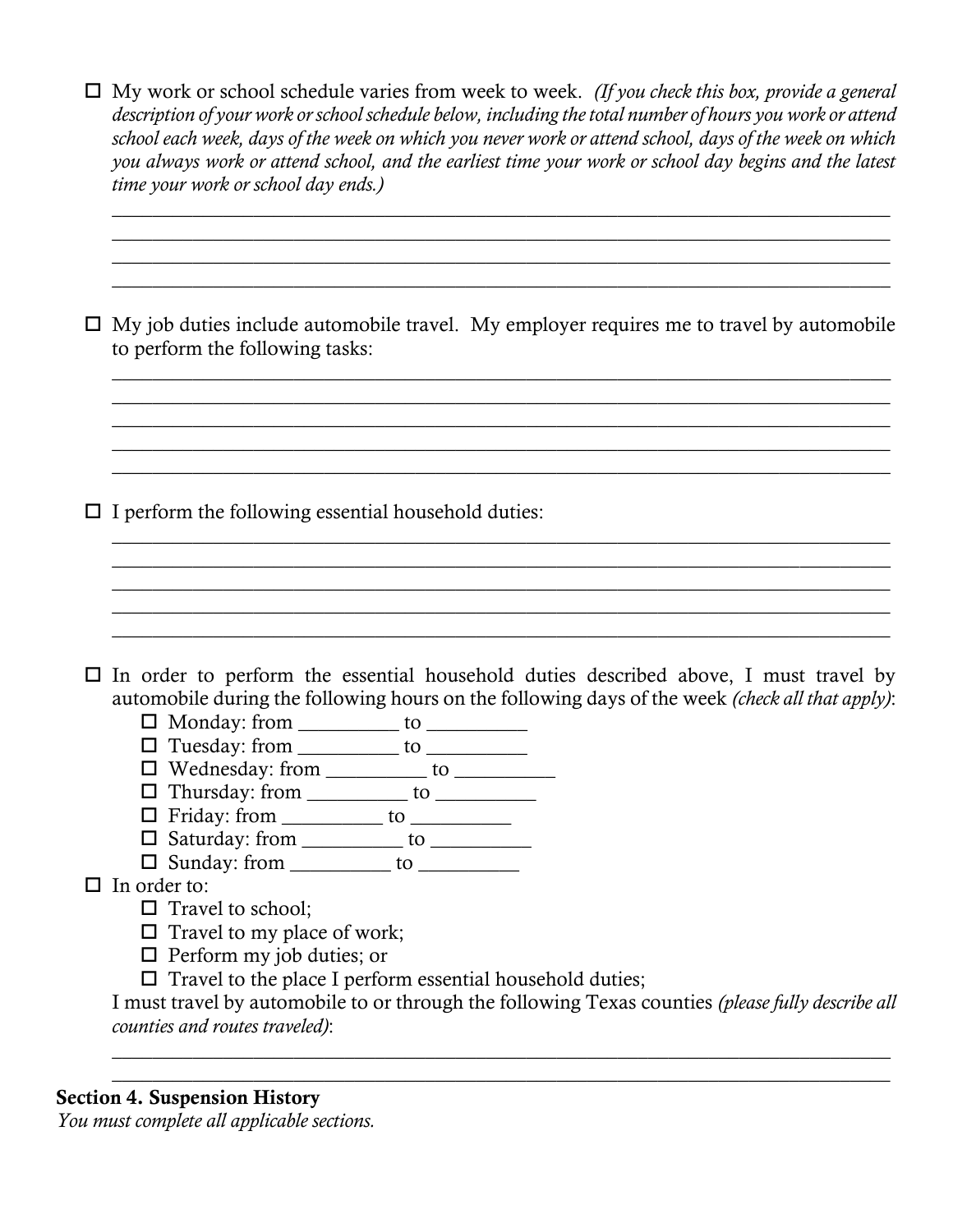- My driver's license has previously been suspended for:
	- A second or subsequent conviction for Driving While Intoxicated (Section 49.04, Penal Code); Intoxication Assault (Section 49.07, Penal Code), or Intoxication Manslaughter (Section 49.08, Penal Code), committed within five years of a previous conviction for Driving While Intoxicated (Section 49.04, Penal Code); Intoxication Assault (Section 49.07, Penal Code), or Intoxication Manslaughter (Section 49.08, Penal Code).
- In the past five years, my license has been suspended for:
	- $\Box$  A refusal to submit to the taking of a breath or blood specimen following an arrest for an offense prohibiting the operation of a motor vehicle or an offense prohibiting the operation of a watercraft while intoxicated, under the influence of alcohol, or under the influence of a controlled substance.
	- $\Box$  An analysis of a breath or blood specimen showing an alcohol concentration of .08 or above, following an arrest for an offense prohibiting the operation of a motor vehicle or watercraft while intoxicated.
	- $\Box$  A conviction for Driving While Intoxicated (Section 49.04, Penal Code); Intoxication Assault (Section 49.07, Penal Code), or Intoxication Manslaughter (Section 49.08, Penal Code).
	- $\Box$  A conviction for an offense other than Driving While Intoxicated (Section 49.04, Penal Code); Intoxication Assault (Section 49.07, Penal Code), or Intoxication Manslaughter (Section 49.08, Penal Code) prohibiting the operation of a motor vehicle or watercraft while intoxicated, under the influence of alcohol, or under the influence of a controlled substance.

### Section 5. Additional Documents.

*You must complete all applicable sections.*

# Filing Fee \$46.00 (Money order, Cashier's check, or Credit card only).

Must obtain evidence of financial responsibility, which is attached to my petition. *(Note: You may not be issued an occupational license unless you obtain evidence of financial responsibility.)*

Must attach a certified copy of my driving record to this petition. (Type AR) *(Note: the court cannot grant your petition without reviewing your driving record.)*

 $\Box$  I have attached documents which demonstrate my essential need to operate a motor vehicle as described below:

 $\mathcal{L}_\mathcal{L} = \{ \mathcal{L}_\mathcal{L} = \{ \mathcal{L}_\mathcal{L} = \{ \mathcal{L}_\mathcal{L} = \{ \mathcal{L}_\mathcal{L} = \{ \mathcal{L}_\mathcal{L} = \{ \mathcal{L}_\mathcal{L} = \{ \mathcal{L}_\mathcal{L} = \{ \mathcal{L}_\mathcal{L} = \{ \mathcal{L}_\mathcal{L} = \{ \mathcal{L}_\mathcal{L} = \{ \mathcal{L}_\mathcal{L} = \{ \mathcal{L}_\mathcal{L} = \{ \mathcal{L}_\mathcal{L} = \{ \mathcal{L}_\mathcal{$  $\mathcal{L}_\mathcal{L} = \{ \mathcal{L}_\mathcal{L} = \{ \mathcal{L}_\mathcal{L} = \{ \mathcal{L}_\mathcal{L} = \{ \mathcal{L}_\mathcal{L} = \{ \mathcal{L}_\mathcal{L} = \{ \mathcal{L}_\mathcal{L} = \{ \mathcal{L}_\mathcal{L} = \{ \mathcal{L}_\mathcal{L} = \{ \mathcal{L}_\mathcal{L} = \{ \mathcal{L}_\mathcal{L} = \{ \mathcal{L}_\mathcal{L} = \{ \mathcal{L}_\mathcal{L} = \{ \mathcal{L}_\mathcal{L} = \{ \mathcal{L}_\mathcal{$  $\mathcal{L}_\mathcal{L} = \{ \mathcal{L}_\mathcal{L} = \{ \mathcal{L}_\mathcal{L} = \{ \mathcal{L}_\mathcal{L} = \{ \mathcal{L}_\mathcal{L} = \{ \mathcal{L}_\mathcal{L} = \{ \mathcal{L}_\mathcal{L} = \{ \mathcal{L}_\mathcal{L} = \{ \mathcal{L}_\mathcal{L} = \{ \mathcal{L}_\mathcal{L} = \{ \mathcal{L}_\mathcal{L} = \{ \mathcal{L}_\mathcal{L} = \{ \mathcal{L}_\mathcal{L} = \{ \mathcal{L}_\mathcal{L} = \{ \mathcal{L}_\mathcal{$  $\mathcal{L}_\mathcal{L} = \{ \mathcal{L}_\mathcal{L} = \{ \mathcal{L}_\mathcal{L} = \{ \mathcal{L}_\mathcal{L} = \{ \mathcal{L}_\mathcal{L} = \{ \mathcal{L}_\mathcal{L} = \{ \mathcal{L}_\mathcal{L} = \{ \mathcal{L}_\mathcal{L} = \{ \mathcal{L}_\mathcal{L} = \{ \mathcal{L}_\mathcal{L} = \{ \mathcal{L}_\mathcal{L} = \{ \mathcal{L}_\mathcal{L} = \{ \mathcal{L}_\mathcal{L} = \{ \mathcal{L}_\mathcal{L} = \{ \mathcal{L}_\mathcal{$  $\mathcal{L}_\mathcal{L} = \{ \mathcal{L}_\mathcal{L} = \{ \mathcal{L}_\mathcal{L} = \{ \mathcal{L}_\mathcal{L} = \{ \mathcal{L}_\mathcal{L} = \{ \mathcal{L}_\mathcal{L} = \{ \mathcal{L}_\mathcal{L} = \{ \mathcal{L}_\mathcal{L} = \{ \mathcal{L}_\mathcal{L} = \{ \mathcal{L}_\mathcal{L} = \{ \mathcal{L}_\mathcal{L} = \{ \mathcal{L}_\mathcal{L} = \{ \mathcal{L}_\mathcal{L} = \{ \mathcal{L}_\mathcal{L} = \{ \mathcal{L}_\mathcal{$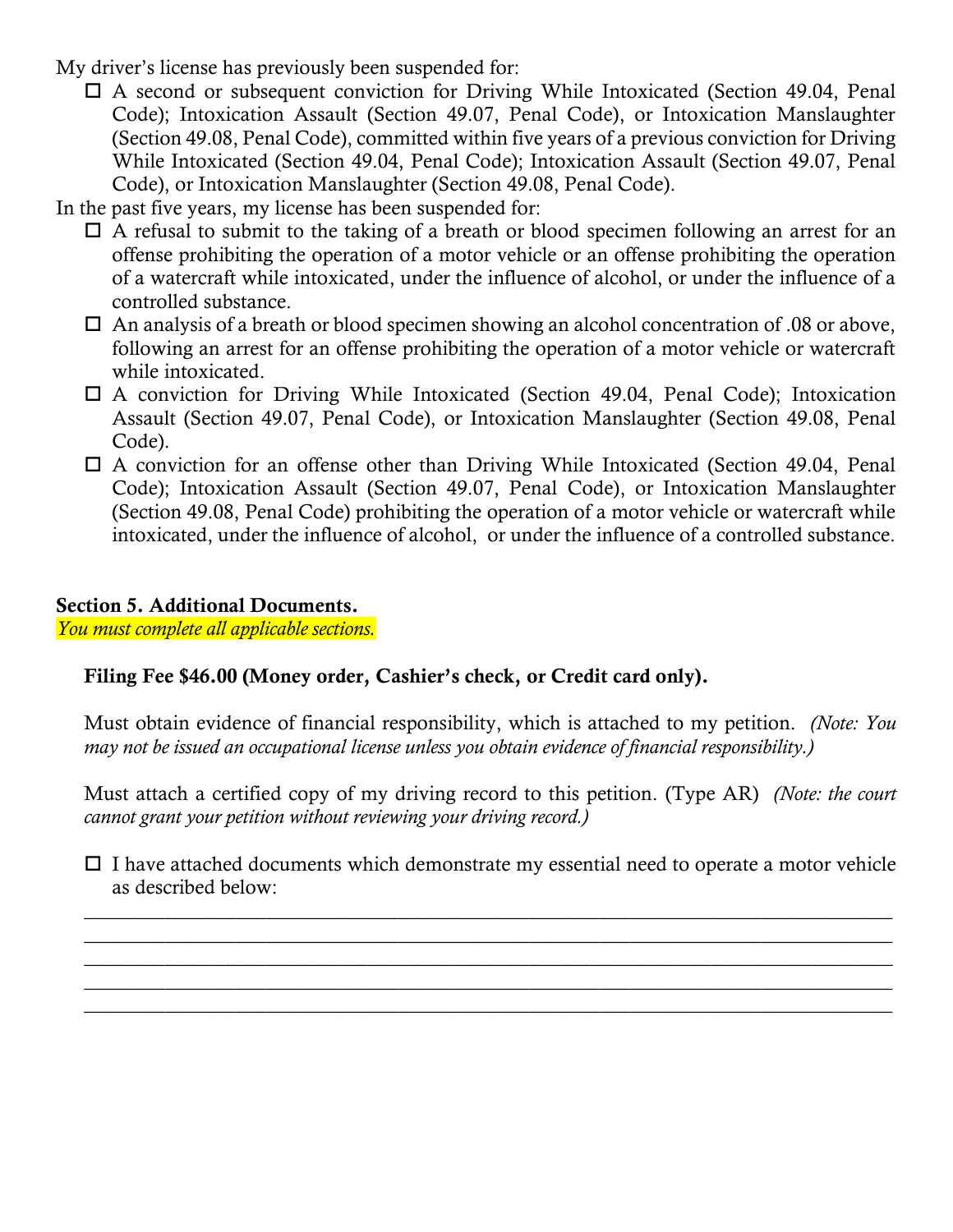#### **PRAYER**

WHEREFORE, PREMISES CONSIDERED, Petitioner prays that this Honorable Court grant this Petition for Occupational License, and to send a copy of its order granting petitioner's occupational license to the Department of Public Safety of Texas.

Petitioner's Signature

SWORN TO AND SUBSCRIBED BEFORE ME ON THIS \_\_\_\_\_ DAY OF \_\_\_\_\_\_\_\_\_\_\_\_\_\_\_\_\_, 20\_\_\_\_\_.

> \_\_\_\_\_\_\_\_\_\_\_\_\_\_\_\_\_\_\_\_\_\_\_\_\_\_\_\_\_\_\_\_\_\_\_ Notary Public or Clerk of the Justice Court

> \_\_\_\_\_\_\_\_\_\_\_\_\_\_\_\_\_\_\_\_\_\_\_\_\_\_\_\_\_\_\_\_\_\_\_